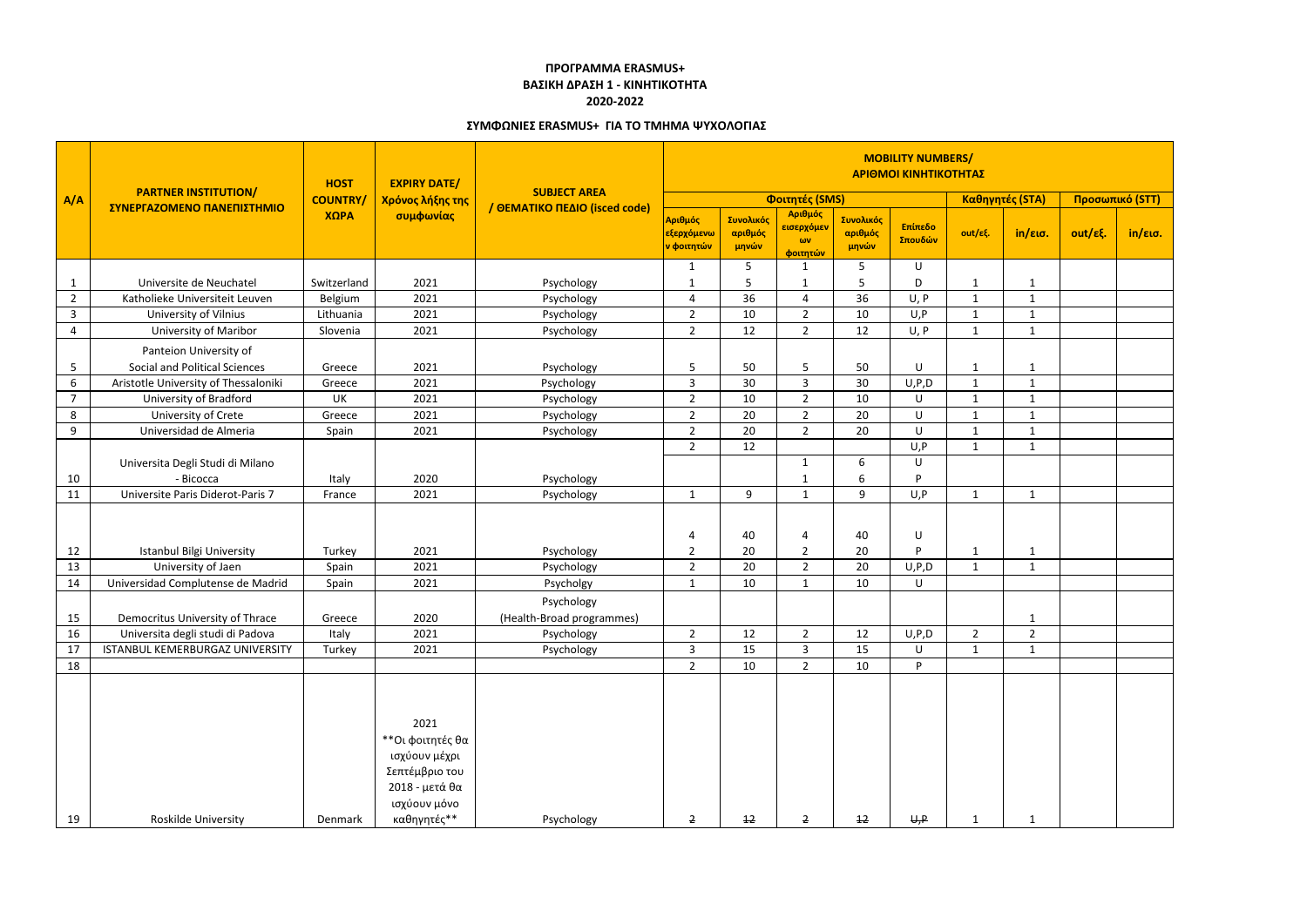|                 |                                                   |                |                              |                                                                                                                                                   | $\overline{2}$                   | 20       | $\overline{2}$                   | 20       | U               |                |                |              |              |
|-----------------|---------------------------------------------------|----------------|------------------------------|---------------------------------------------------------------------------------------------------------------------------------------------------|----------------------------------|----------|----------------------------------|----------|-----------------|----------------|----------------|--------------|--------------|
| 20              | Universidad Autónoma de Madrid                    | Spain          | 2021                         | Psychology                                                                                                                                        | $\mathbf 1$<br>-1                | 10<br>10 | $\mathbf{1}$<br>$\mathbf{1}$     | 10<br>10 | D<br>D          | 3              | 3              |              |              |
| 21              | Università degli Studi di Perugia                 | Italy          | 2021                         | Psychology                                                                                                                                        | $\overline{2}$                   | 10       | $\overline{2}$                   | 10       | U, P, D         | $\mathbf{1}$   | $\mathbf{1}$   |              |              |
| 22              | Universidade De Aveiro                            | Portugal       | 2021                         | Psychology                                                                                                                                        | $\overline{2}$                   | 10       | $\overline{2}$                   | 10       | U               |                |                |              |              |
|                 |                                                   |                |                              |                                                                                                                                                   |                                  |          |                                  |          |                 |                |                |              |              |
|                 |                                                   |                |                              |                                                                                                                                                   |                                  |          |                                  |          |                 |                |                |              |              |
|                 |                                                   |                |                              |                                                                                                                                                   |                                  |          |                                  |          |                 |                |                |              |              |
| 23              | Univeristy Palackeho Olomouc                      | Czech republic | 2021                         | Psychology                                                                                                                                        | $\overline{2}$                   | 10       | $\overline{2}$                   | 10       | U, P, D         | $\mathbf{1}$   | $\mathbf{1}$   |              |              |
| 24              | University of Ioannina                            | Greece         | 2021                         | Psychology                                                                                                                                        | $\overline{2}$                   | 12       | $\overline{2}$                   | 12       | U, P, D         | $\mathbf{1}$   | $\mathbf{1}$   |              |              |
| 25              | The University of Szczecin                        | Poland         | 2021                         | Psychology                                                                                                                                        | $\overline{3}$                   | 30       | $\overline{3}$                   | 30       | U, P            | $\mathbf{1}$   | $\mathbf{1}$   |              |              |
| 26              | Universita Degli Studi di Firenze                 | Italy          | 2021                         | Psychology                                                                                                                                        | 6                                | 30       | 6                                | 30       | U, P, D         | $\mathbf{1}$   | $\mathbf{1}$   |              |              |
|                 |                                                   |                |                              |                                                                                                                                                   |                                  |          |                                  |          |                 |                |                |              |              |
| 27              | Universita Degli Studi<br>di Urbino Carlo Bo      | Italy          | 2021                         | Psychology                                                                                                                                        | $\overline{2}$<br>$\overline{2}$ | 10<br>10 | $\overline{2}$<br>$\overline{2}$ | 10<br>10 | U<br>D.         | $\overline{2}$ | $\overline{2}$ |              |              |
| 28              | <b>ULM University</b>                             | Germany        | 2020                         | Psychology                                                                                                                                        | $\overline{2}$                   | 24       | $\overline{2}$                   | 24       | U, P            | $\mathbf{1}$   | $\mathbf{1}$   |              |              |
| 29              | Karolinska Instituet                              | Sweden         | 2021                         | Psychology                                                                                                                                        |                                  |          |                                  |          |                 | $\mathbf{1}$   | $\mathbf{1}$   |              |              |
| 30              | niversidade De Trás-os-Montes e Alto Dour         | Portugal       | 2021                         | Psychology                                                                                                                                        | $\overline{3}$                   | 18       | $\overline{3}$                   | 18       | U, P            | $\mathbf{1}$   | 1              |              |              |
|                 |                                                   |                |                              |                                                                                                                                                   |                                  |          |                                  |          |                 |                |                |              |              |
| 31              | National and<br>Kapodistrian University of Athens | Greece         | 2021                         | Psychology<br>Education<br>AGREEMENT VALID ONLY FOR THE<br><b>EXCHANGE OF THE MASTER</b><br>PROGRAMME IN SCHOOL<br><b>COUNSELING AND GUIDANCE</b> | $\overline{2}$                   | 10       | 4                                | 20       | P.              | $\mathbf{1}$   | $\mathbf{1}$   |              |              |
|                 | Universita Degli Studi Di Roma                    |                |                              |                                                                                                                                                   | $\overline{2}$                   | 20       | $\mathbf{1}$                     | 10       | U, P<br>$\sf U$ | $\mathbf{1}$   | $\mathbf{1}$   |              |              |
| 32              | "La Sapienza"                                     | Italy          | 2021                         | Psychology                                                                                                                                        |                                  |          | $\mathbf{1}$                     | 10       | D               |                |                |              |              |
|                 |                                                   |                |                              |                                                                                                                                                   |                                  |          |                                  |          |                 |                |                |              |              |
| 33              | Universite Catholique de Louvain                  | Belgium        | 2021                         | Psychology                                                                                                                                        | $\overline{2}$                   | 10       | $\overline{2}$                   | 10       | U, P, D         | $\mathbf{1}$   | $\mathbf{1}$   |              |              |
|                 | <b>Hellenic Army Academy</b>                      |                |                              |                                                                                                                                                   |                                  |          |                                  |          |                 |                |                |              |              |
| 34              | (Evelpidon)                                       | Greece         | 2021                         | Psychology                                                                                                                                        |                                  |          |                                  |          |                 | $\overline{2}$ | $\overline{2}$ | $\mathbf{1}$ | $\mathbf{1}$ |
| 35              | Ruhr-Universitat Bochum                           | Germany        | 2021                         | Psychology                                                                                                                                        | $\overline{2}$                   | 10       | $\overline{2}$                   | 10       | U, P            | $\mathbf{1}$   | $\mathbf{1}$   |              |              |
| 36              | Universite Lumiere Lyon 2                         | France         | 2021                         | Psychology                                                                                                                                        | $\overline{2}$                   | 12       | $\overline{2}$                   | 12       | U, P            | -1             | $\mathbf{1}$   |              |              |
| $\overline{37}$ | Hellenic Air Force Academy                        | Greece         | 2020                         | Psychology                                                                                                                                        |                                  |          |                                  |          |                 | $\overline{2}$ | $2^{\circ}$    | $\mathbf{1}$ | $\mathbf{1}$ |
| 38              | National and<br>Kapodistrian University of Athens | Greece         | 2019-2021<br>ISXIEI APO 2019 | Psychology                                                                                                                                        | $\overline{2}$                   | 10       | $\overline{2}$                   | 10       | U, P, D         | 1              | $\mathbf{1}$   |              |              |